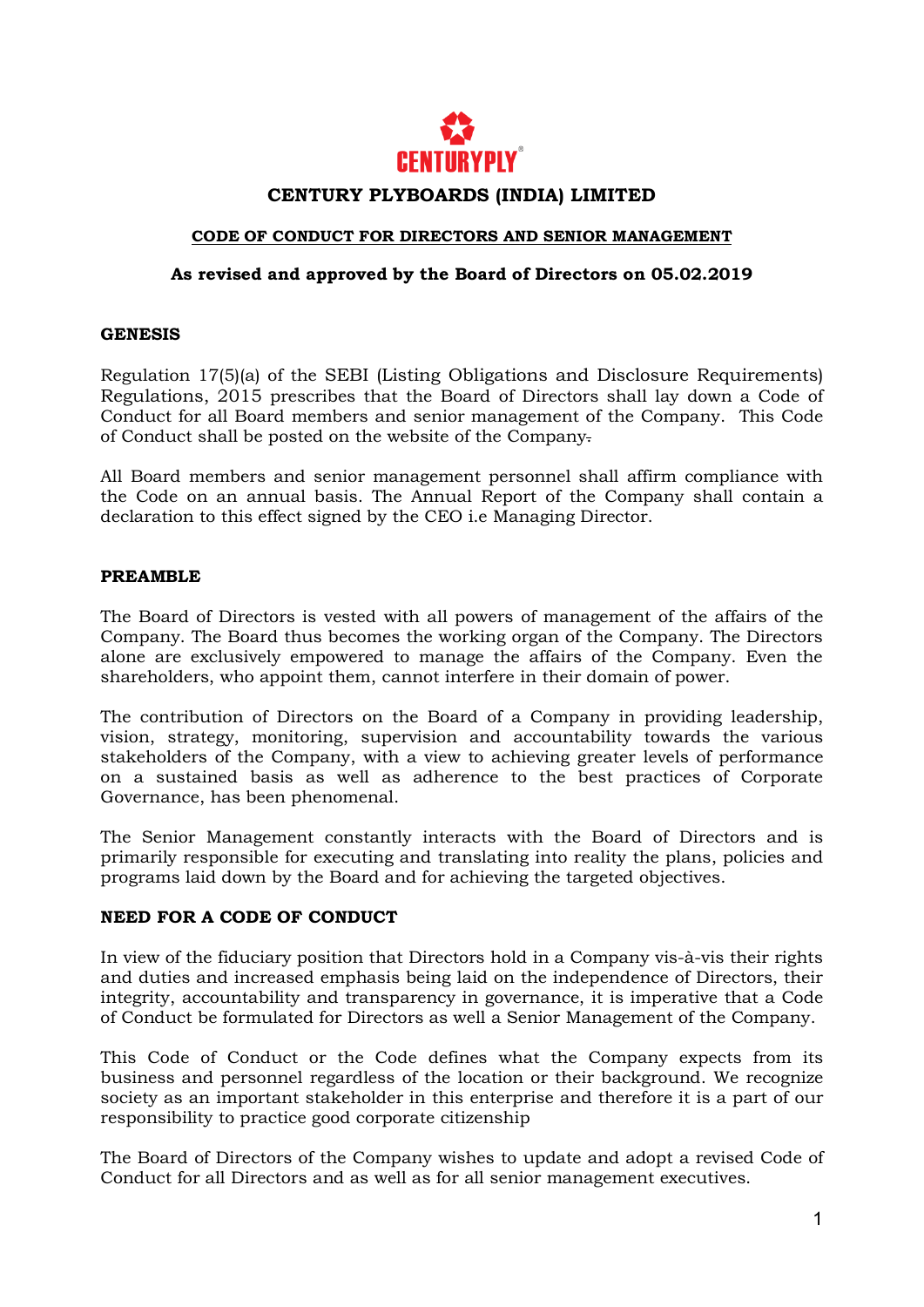The Company urges all its Directors and Members of Senior Management team to be thoroughly familiar with the contents of this Code of Conduct (hereinafter referred to as the "Code") and to use it as a guideline in the performance of their responsibilities for the Company. The Company encourages its Executive Directors and Members of Senior Management team to seek assistance from the Compliance Officer when a question or concern arises with respect to any matter addressed to in this Code.

The Code is intended to focus on the Board members on areas of ethical risk, integrity and honesty, providing guidance to help them recognize and deal with an ethical issues; mechanism to report unethical / dishonest conducts and help foster a culture of honesty, integrity and accountability.

### **SPHERE OF APPLICATION**

Through the operation of this Code, **CENTURY PLYBOARDS (INDIA) LIMITED** (the 'Company') shall strive to set goals for attaining the highest standards of good governance, meticulously pursue them and shall endeavour to maximize value for the customers, shareholders, employees and all other stakeholders and last but not the least the government. The Code shall be applicable to-

- a) All Directors of the Company, whether executive or non-executive including nominee Directors.
- b) All Senior Management Executives.
- c) All Executives of the Company, reporting directly to the Chairman/ Vice-Chairman/Managing Director and Executive Director.

"Senior Management" shall mean officers/personnel of the listed entity who are members of its core management team excluding board of directors and normally this shall comprise all members of management one level below the chief executive officer/managing director/whole time director/manager (including chief executive officer/manager, in case they are not part of the board) and shall specifically include company secretary and chief financial officer.

# **APPROPRIATE AUTHORITY**

For employees of the Company, 'Appropriate Authority' shall mean the designated reporting authority of the executive, or the Managing Director/Executive Director of the Company. In case of members of the Board, the appropriate authority shall be the board of Directors and in exceptional cases, the Chairman or Vice-Chairman of the Board.

### **THE CODE**

All Directors and Senior Management Executives shall undertake to observe the following:-

# **1) ETHICAL CONDUCT**

Directors/Senior Management shall deal on behalf of the Company with professionalism, honesty, integrity as well as high moral and ethical standards. Such conduct shall be fair, ethical and transparent enough to be perceived as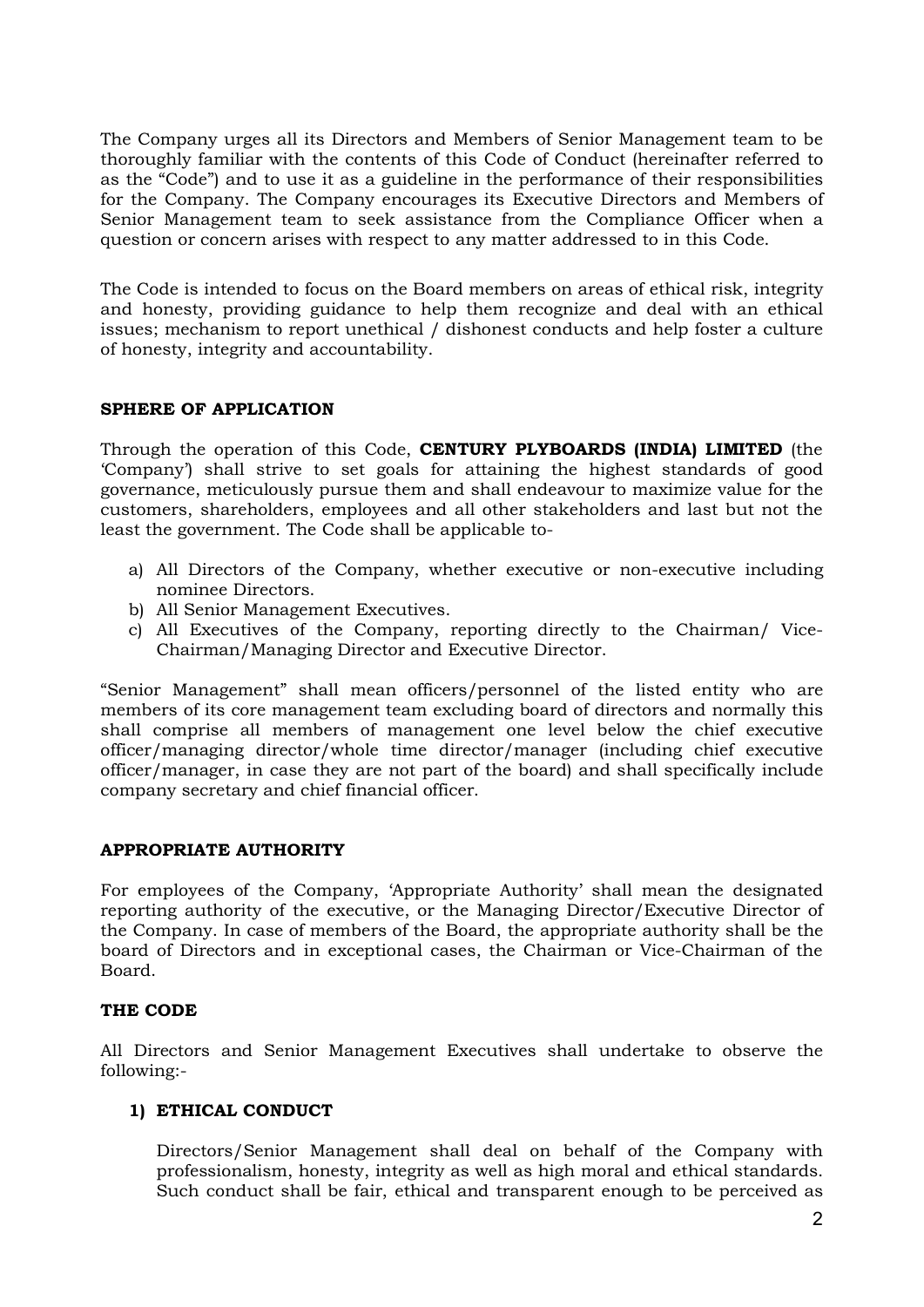such by others. All Directors/Senior Management Executives shall strive to ensure complete implementation of and adherence to the Code in an utmost professional manner.

## **2) GOOD GOVERNANCE**

- i) The Chairman for the meeting of the Board/Committee and General Meeting would have to ensure, before transacting any business, that meetings are duly convened and held in accordance with the Companies Act, Rules, Regulations and other applicable guidelines, or any other law for the time being in force and applicable to the Company.
- ii) The Chairman should conduct the proceedings of the meeting and ensure that all items of business as have been set out in the Agenda are transacted in a proper manner. The chairman should encourage deliberations and active participation of all the Directors present in the meeting.
- iii) A Director who is interested in a particular contract must disclose his interest at the Board Meeting held first after he has become interested and must therefore abstain from participating in that particular business and from voting in the resolution. Where Chairman himself is interested in any item of business, he should entrust the conduct of the proceedings in respect of that item to any other disinterested Director and resume the Chair only after that item of business has been transacted.
- iv) It is duty cast upon the Director to disclose to the company which invites him on the Board the fact of his disqualification, if any, in terms of the provisions contained in the Companies Act. Similarly, it shall be the duty of the Company Secretary to bring to the notice of the Directors in advance instances of non-compliance by the Company which would disqualify a Director from accepting appointment as Director in any other Company.
- v) Independent Directors would have to act as 'Observers' while attending to meetings between management and shareholders, in order to develop a balanced understanding of shareholders concerns. However it is the Chairman of the meeting who would ensure that their views are communicated and necessary action, if any, is taken.

# **3) EMPHASISING DILIGENCE**

Independent Directors would have to ensure that they have the requisite time to adequately discharge their duties and responsibilities. Further, they would have to disclose to the Board of the Company the changes/alterations in their originally declared particulars.

### **4) TRANSPARENCY**

The Directors/Executives would manage the affairs of the Company with better accountability to shareholders and achieve transparency of operations with disclosure of both financial and non-financial data through annual and other periodical reports. Applicable Accounting Standards would have to be followed in preparation of Accounts so that true and fair view of the affairs of the Company can be ascertained.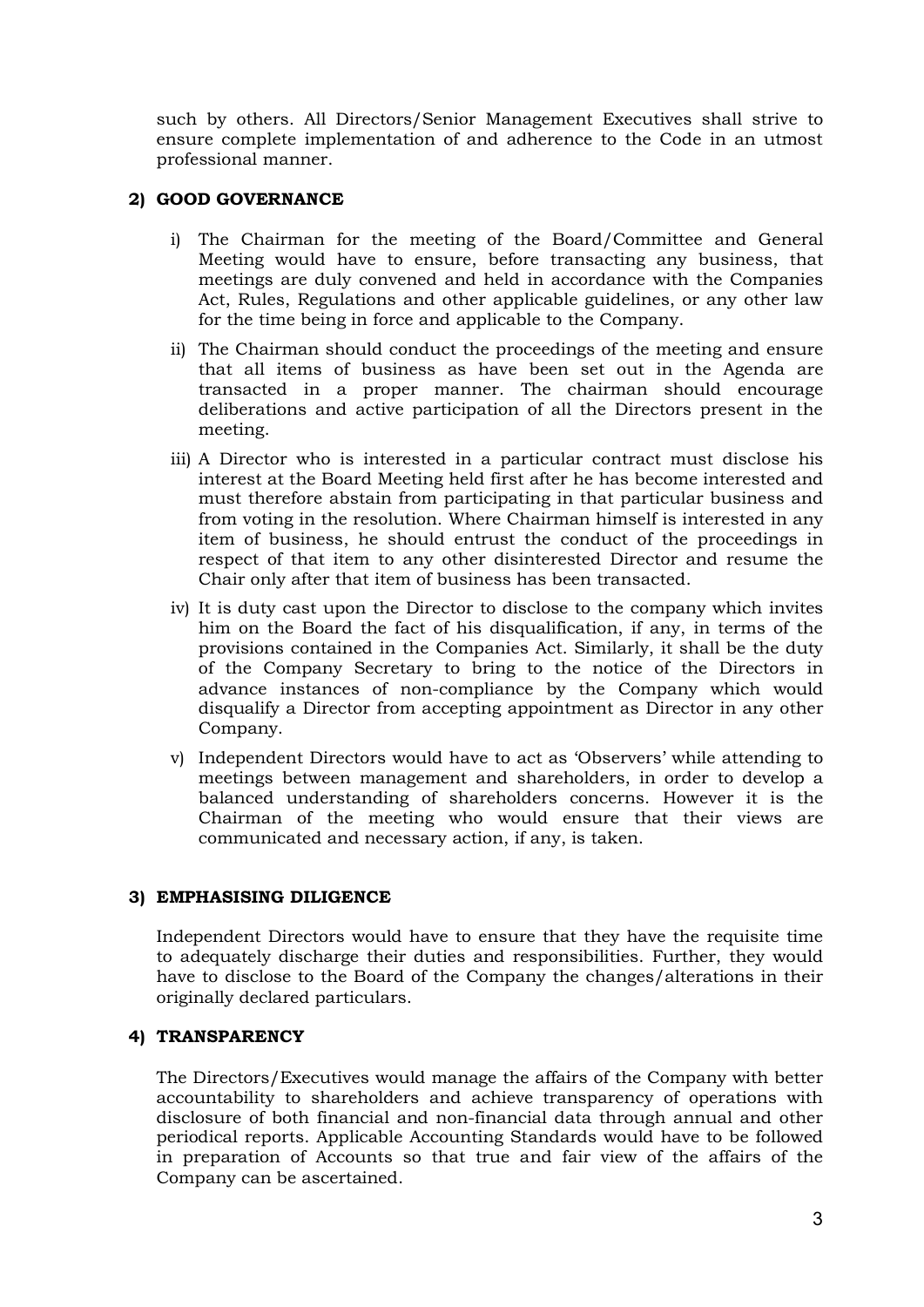#### **5) EXECUTIVE DIRECTOR**

The Executive Director of the Company, by whatever name called, shall be required to devote all or a substantial part of his time to the business of the Company. His responsibilities, in law, and in reality as well, are greater than the other Directors.

#### **6) RELIANCE ON CO-DIRECTORS AND EXECUTIVES**

A Director shall be entitled to rely on his fellow Directors and Executives of the Company for information which would enable him to put himself in a position of trust for the express purpose of attending to the details of management. A Director may also rely on the opinions of an outside expert.

#### **7) DELEGATION**

The Board of Directors shall delegate substantial power of management of the affairs of the Company to a Managing Director or two or more of them or to any other Director where there is no Managing Director. The Board shall also delegate specific powers to various Committees as required under the Companies Act, Listing Regulations and any other law that may be applicable to the Company from time to time. Likewise, within the internal management of a Company, the implementation of Board decisions and policy shall be dealt with by the Executives of the Company. A Director shall be liable to the Company if he himself is negligent. He shall be liable also if he himself deliberately does wrong.

#### **8) OVERALL SUPERVISION AND CONTROL**

The overall management is entrusted to all of the Directors jointly, and therefore the Board shall exercise some degree of supervision over the Managing/Executive Director and other Executives of the Company to whom they delegate powers. Directors must question and keep a proper control over what is going on.

#### **9) DUTY NOT TO EXCEED POWERS**

It shall be the duty of the Directors to ensure through the mechanism of Memorandum and Articles of Association of Company that not only do they transact Company's business within the Company's powers but also that they keep themselves within the powers actually given to them. If Directors exceed their powers then the Company would be entitled to recover from them for any loss suffered by the Company.

### **10) EQUALITY**

The Directors/Executives shall practice a conduct that promotes equality of gender, class, caste and opportunity and should promote the same values and also exercise their duties in a manner that encourages healthy personal and career growth of the employees of the Company.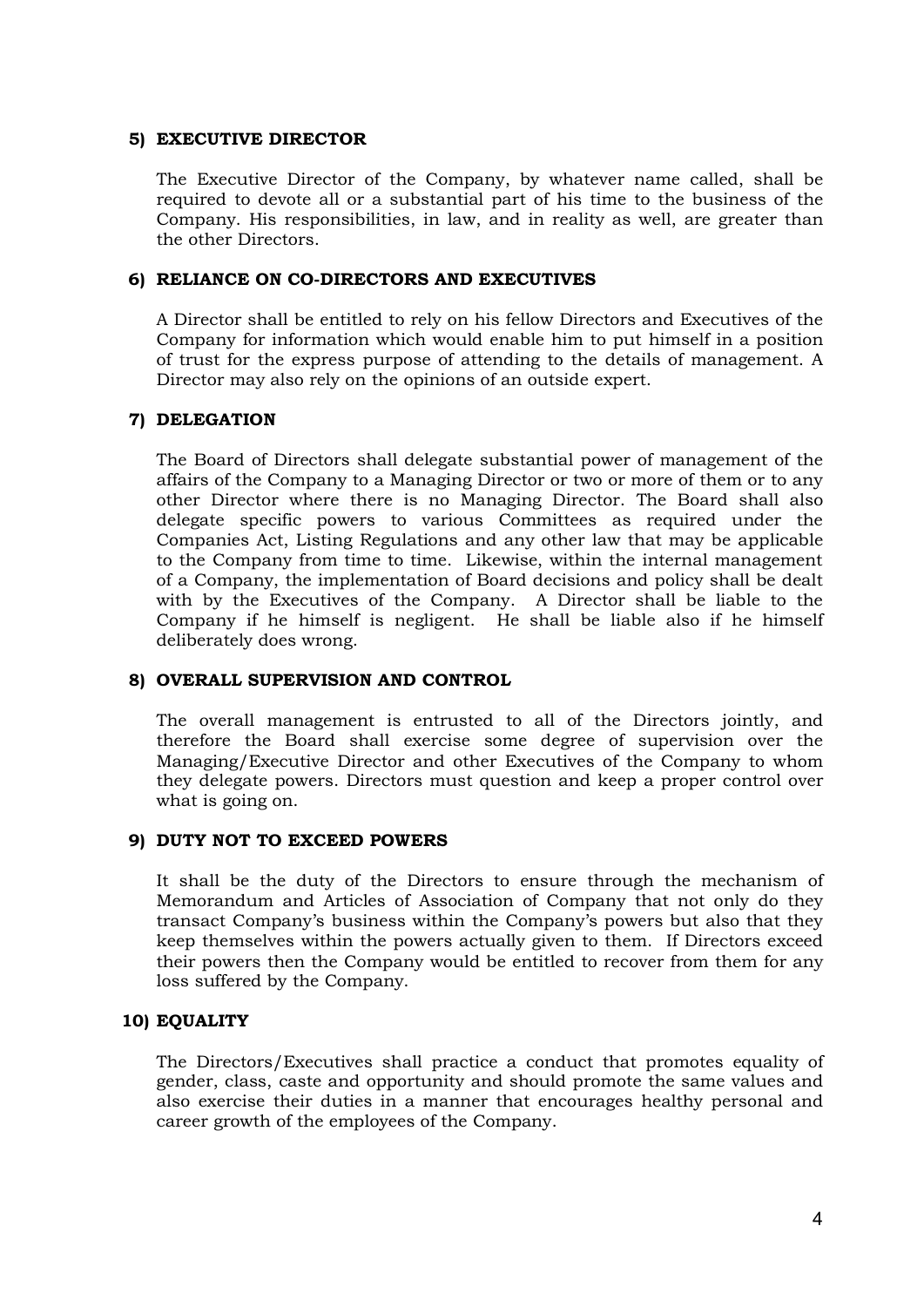#### **11) CORDIAL RELATIONS**

The Directors and Employees of the Company should make all efforts to establish cordial relationships with all stakeholders of the Company with whom they interface while carrying out their duties for the Company and must try to make positive contributions to the communities in which they perform such duties.

#### **12) HEALTH, SAFETY & ENVIRONMENT**

The Company strives to provide a safe and healthy working environment and comply, in the conduct of its business affairs, with all regulations regarding the preservation of the environment of the territory it operates in. The Company is committed to prevent the wasteful use of natural resources and minimize any hazardous impact of the development, use and disposal of any of the intermediaries or direct materials used in its product and service offerings on the ecological environment.

#### **13) WHISTLE BLOWER**

The Directors/Executives shall not engage in misinformation, disinformation or personal defamation or victimisation of any employee or stakeholder. The Company may establish a mechanism for employees to report to the management, their concerns about unethical behaviours, actual or suspected fraud or violation of the Code of Conduct. The mechanism would then have to ensure, if such a policy is in vogue, to provide for direct access of such employee(s) to the Chairman of the Audit Committee in exceptional cases which would be determined and laid down by the committee whenever the Company chooses to formulate/is required to formulate Whistle Blower Policy.

### **14) ADHERENCE TO APPLICABLE LAW**

All Board Members and Senior Management must comply with applicable laws of the country and the state in all matters and in the case of matters external to India, in a manner as may be directed by the Board or the Compliance Officer. If any law is in conflict with this Code, the law shall prevail.

#### **15) SHARING OF INFORMATION**

Any information concerning the Company's business, its customers, suppliers, etc. to which the Directors or the employees have access or which is possessed by the Directors and the employees, must be considered privileged and confidential and should be held in confidence at all times, and should not be disclosed to any person, unless

- 1. authorised by the Board; or
- 2. the same is part of the public domain at the time of disclosure; or
- 3. is required to be disclosed in accordance with applicable laws

#### **16) FAIR DEALING**

Each Director and Employee of the Company shall endeavour to deal fairly with the Company's customers, suppliers, dealers, investors and competitors. No Director or Employee of the Company should take unfair advantage of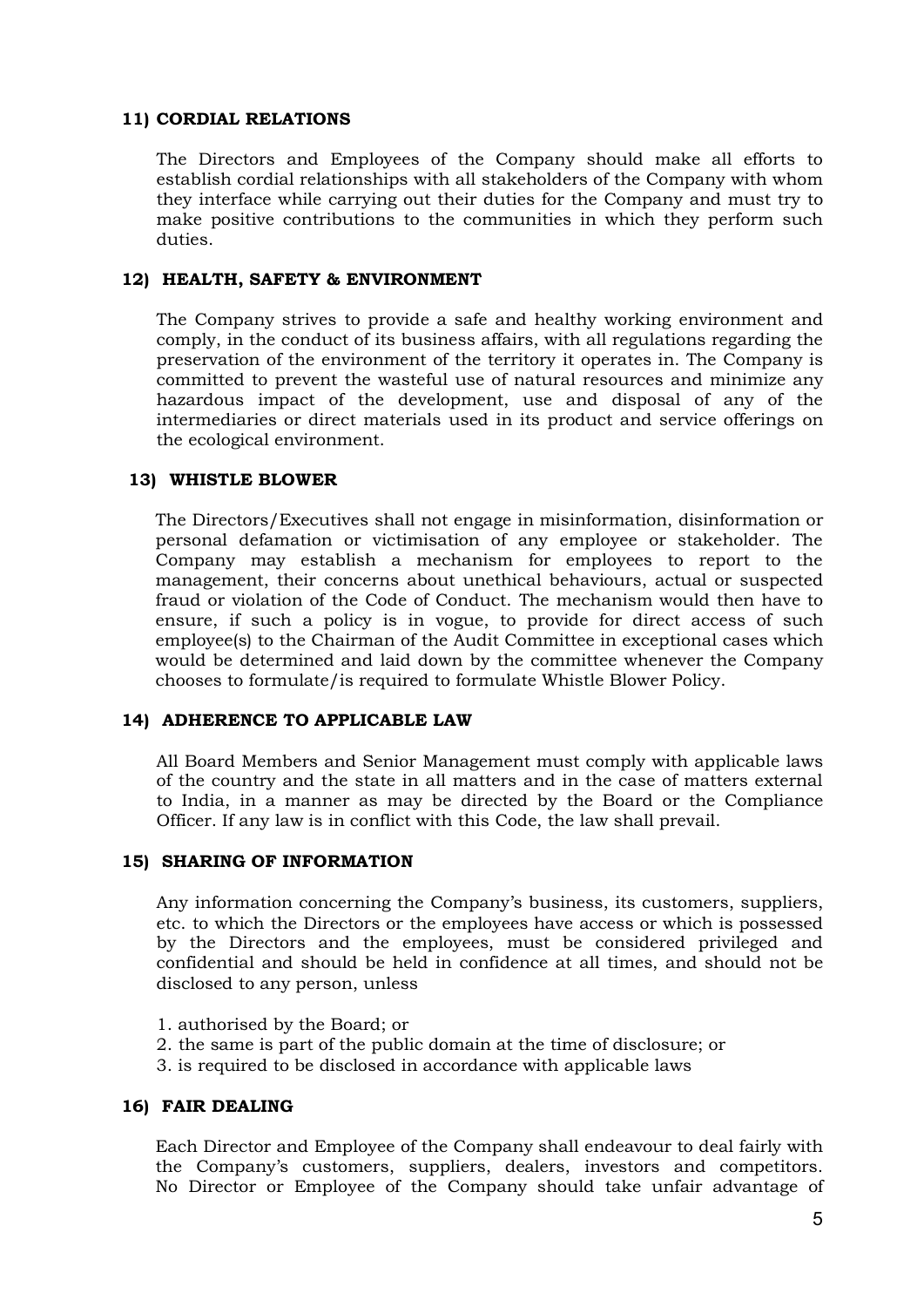anyone through manipulation, concealment, abuse of privileged information, misrepresentation of material facts, or any other unfair dealing practice. Directors would not be personally liable to the Company's creditors to pay off the dues owed by the Company. As a general rule, a creditor is not entitled to proceed against any Director to recover his dues. However, Directors shall be made personally liable if they conduct the business with intent to defraud creditors. Where it is clear that the Company is insolvent, the Directors shall not favour any particular creditor, and would rather treat all creditors equally. The Company shall treat consumer as the King and ensure that goods sold to their customers are of appropriate standards such that they derive total satisfaction and are not deprived of their legitimate rights. The Executives shall further ensure that there is no supply of goods of inappropriate standards to any of its customers which would give rise to unnecessary litigations, consumer complaints and imposition of penalties by the authorities concerned. The Directors' duty would be to act in the best interests of the Company and improving goodwill of the Company. Moreover, Directors must see to it that the Company has an effective system for redressal of consumer grievances.

### **17) STATUTORY DUTIES**

The Companies Act imposes a large number of obligations on the Companies and the Directors are responsible to ensure that these are duly adhered to by the Company. These can be summarized as under:-

- a) Proper maintenance of books and register as prescribed by the Companies Act.
- b) Filing of returns and documents with the Registrar of Companies, Company Law Board, Central Government and High Court within the stipulated time.
- c) Seeking approvals from the Registrar of Companies, Company Law Board, Central Government and such other authorities, as the case may be, on issues which require approvals of these authorities from time to time.

### **18) DUTY OF CONFIDENTIALITY**

The Company's confidential information is a valuable asset. The Company's confidential information includes product information, product plans, financial information and list of customers, dealers and employees. All confidential information must be used for Company's business purpose only. Every Director and Employee must safeguard confidential information acquired during their association with the Company. *Confidential information, includes all non-public information that might be of use to competitors, or harmful to the Company, if disclosed.*

The Directors and Employees of the Company must maintain confidentiality of the information and shall not use confidential knowledge for their direct or indirect personal advantage or for the advantage of any other entity in which they have a direct or indirect interest.

### **19) DUTY NOT TO MAKE SECRET PROFITS/ RESORT TO INSIDER TRADING**

As part of Director's fiduciary duties, he must not make secret profits out of his positions. For example, if a Director receives information of a potential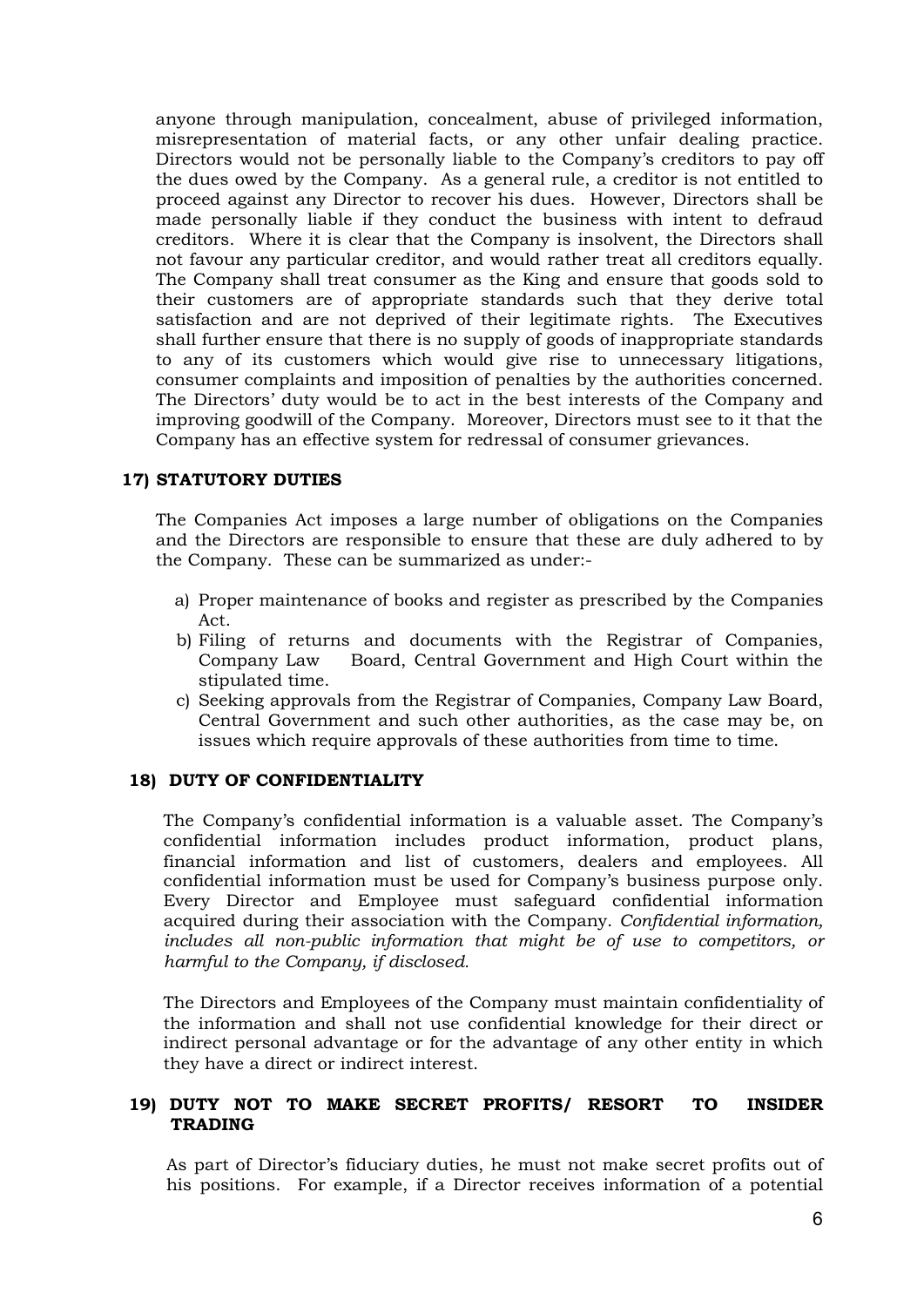business opportunity in his capacity as a Director of the Company, he must not use that opportunity for his own purposes. If he does so, then he will be in breach of his fiduciary duty to the Company (since it is the Company's information which he has used) and he will be accountable to the Company for any profit which he makes. This applies equally to the Executives of the Company. The Director and the Executives should therefore strictly adhere to the Company's 'Code of Conduct for Regulating, Monitoring and Reporting of trading by Insiders' and 'Code of Practices and Procedures for Fair Disclosures of Unpublished Price Sensitive Information' in terms of Securities and Exchange Board of India (Prohibition of Insider Trading) Regulations, 2015 (including any amendment thereto/ re-enactment thereof) and/or any other Rules and Regulations that may govern the same and be applicable to the Company from time to time.

### **20) CONFLICT OF INTEREST**

Directors and each Employee of the Company should endeavour to avoid any conflict of interests with the Company. The Directors and each Employee of the Company must not allow personal interest to conflict with the interest of the Company or to come in the way of discharge of duties of office. They should not engage in a business, commercial relationship or commercial activity with anyone who is a party to transaction(s) with the Company. Similarly they should not derive a personal benefit or a benefit to any of their relatives by making or influencing decisions relating to any transaction(s). The Directors and each Employee of the Company should act in good faith, responsibly, with due care, competence and diligence. They should abstain from discussions, voting or otherwise influencing decisions on any matter that may come before the Board in which they may have a conflict or potential conflict of interest.

#### **21) DUTY NOT TO MISAPPLY COMPANY'S ASSETS**

All Directors and Employees of the Company should protect the Company's assets from theft, carelessness, and waste which will have direct impact on the Company's profitability and to ensure their efficient use and restrain from using the Company's property or position for personal gain.

#### **22) COMPANY FACILITIES**

No Director, senior management and employee shall misuse Company facilities. Except where such facilities have been provided for personal use either by policy or by specific permission, Company's facilities shall not be used for personal use. Even in their use for Company purposes, care shall be exercised to ensure that costs are reasonable and there is no wastage. Ostentation in Company expenditure shall be avoided.

#### **23) UNDUE FAVOURS**

The Company, its Directors and Employees shall neither receive nor offer or make directly/indirectly any illegal payments, gifts, donations or any benefits which are intended to obtain business or unethical favours. However, the Directors or Employees may receive/ give such nominal gifts which are customary in nature or are associated with festivals.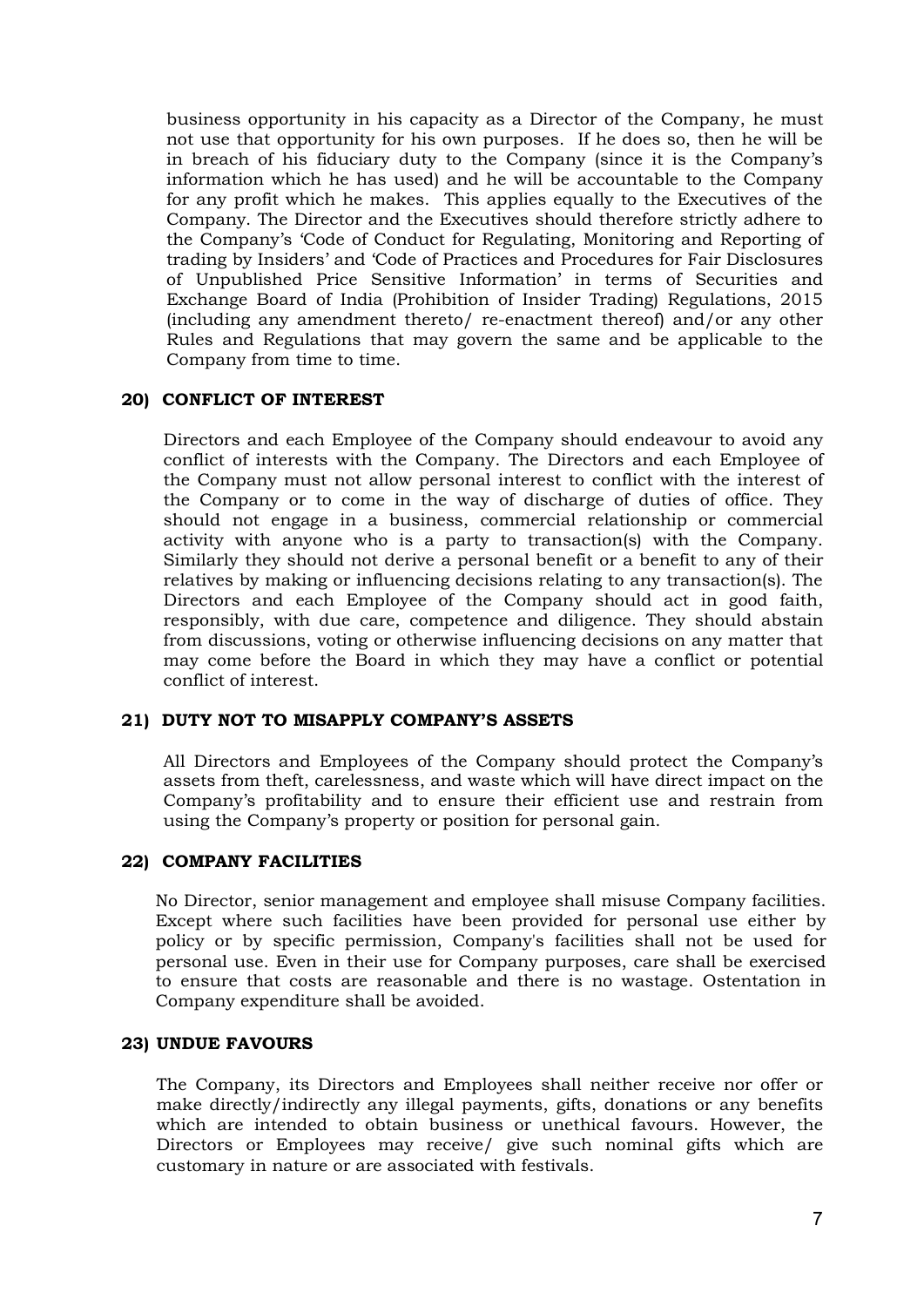#### **24) NOMINEE DIRECTOR'S SPECIAL DUTIES**

A nominee Director, who is appointed to represent the interests of a particular shareholder or a group of shareholders or any other interest in the Company e.g. debenture holders, lenders), should also be careful to avoid any conflict of interest.

He is expected to exercise his own judgement as to what will serve the interests of the Company best and he must not put the interests of his appointer above those of the Company itself.

If the nominee Director is expected to undertake a reporting function, advising his appointer in detail of the Company's affairs, he should ensure that the Company is duly apprised of such arrangement and the disclosure of relevant information to the appointer, since a shareholder does not, in the absence of agreement, have any special right of access to information other than under the limited general publicity requirements of the Companies Act.

A nominee Director's main role should be to present the views of the party he represents at the Board level, but he should also retain substantial discretion of his own as to how he exercises his powers at the end of the day and should not place the interests of his appointer above those of the Company.

A nominee Director should also keep in mind that though by contractual arrangement between his appointer and the Company, he may have a special privilege to obtain from the Company information which other Directors or shareholders are not entitled to, such information is not leaked or misused such that the user on the basis of such information indulges in insider trading. Secondly, as noted earlier, the nominee Directors too has the duty of confidentiality.

### **25) DUTIES OF INDEPENDENT DIRECTORS**

The duties of Independent Directors of the Company, as laid down under Schedule IV to the Companies Act, 2013, are incorporated herein pursuant to Regulation 17(5)(b) of the SEBI (Listing Obligations and Disclosure Requirements) Regulations, 2015. It shall be the duty of Independent Directors to:

- $\hat{P}$  undertake appropriate induction and regularly update and refresh their skills, knowledge and familiarity with the Company;
- $\div$  seek appropriate clarification or amplification of information and, where necessary, take and follow appropriate professional advice and opinion of outside experts at the expense of the Company;
- strive to attend all meetings of the Board of Directors and of the Board Committees of which they are a member;
- $\hat{\mathbf{v}}$  participate constructively and actively in the Board Committees in which they are chairpersons or members;
- $\cdot$  strive to attend the general meetings of the Company;
- $\hat{\mathbf{v}}$  ensure, where they have concerns about the running of the Company or a proposed action, that these are addressed by the Board of Directors;
- $\div$  keep themselves well informed about the Company and the external environment in which it operates;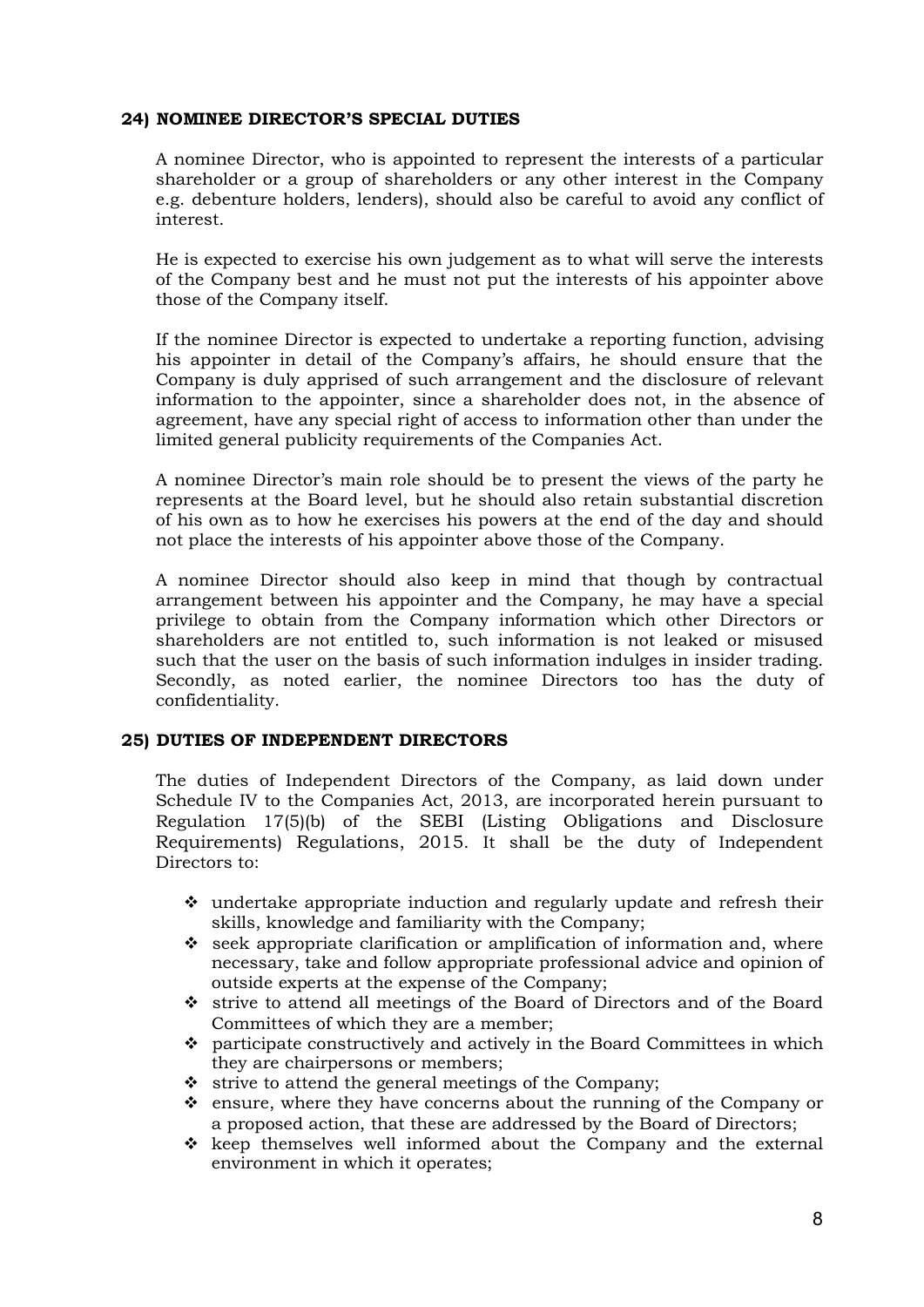- not to unfairly obstruct the functioning of an otherwise proper Board or Board Committee;
- $\div$  pay sufficient attention and ensure that adequate deliberations are held before approving related party transactions and assure themselves that the same are in the interest of the Company;
- $\hat{\mathbf{v}}$  ascertain and ensure that the Company has an adequate and functional vigil mechanism and ensure that the interests of a person who uses such mechanism are not prejudicially affected on account of such use;
- report concerns about unethical behaviour, actual or suspected fraud or violation of the Code of Conduct;
- $\hat{\mathbf{v}}$  act within their authority and assist in protecting the legitimate interests of the Company, shareholders and its employees;
- not to disclose confidential information, including commercial secrets, technologies, advertising and sales promotion plans and unpublished price sensitive information, unless such disclosure is expressly approved by the Board of Directors or required by law.

### **26) INTERACTION WITH MEDIA**

To facilitate the achievement of the Company's vision and business plans, it is necessary to communicate the policies, plans and accomplishments in the most effective manner through the media to our investors, customers, existing and potential, other stakeholders and to the community at large.

All statements made to the media on behalf of the Company should be true and fair. Only persons duly authorised by the Management are allowed to interact with media on specified subjects. Disclosures of any information other than statutory disclosures or those specifically authorised by the Management is prohibited.

Disclosure of information on proceedings of Board meetings/Committee meetings/internal meetings, and disclosure of forward-looking statements is prohibited. In case any such disclosure has to be made it has to be approved by the Management and shall be combined with cautionary statements, wherever required.

Directors/Management Personnel shall not disclose non-public information selectively to any particular group as it may lead to unfair advantage / discrimination.

### **27) DIRECTORS RESPONSIBILITY STATEMENT**

Companies Act specifies that the Directors would have to ensure through the Executives of the Company that the Board's Report shall include a Director's Responsibility Statement covering the following:-

- $\cdot$  That in the preparation of the annual accounts, the applicable accounting standards had been followed along with proper explanation relating to material departures;
- $\hat{\cdot}$  That the directors had selected such accounting policies and applied them consistently and made judgments and estimates that are reasonable and prudent so as to give a true and fair view of the state of affairs of the company at the end of the financial year and of the profit and loss of the company for that period;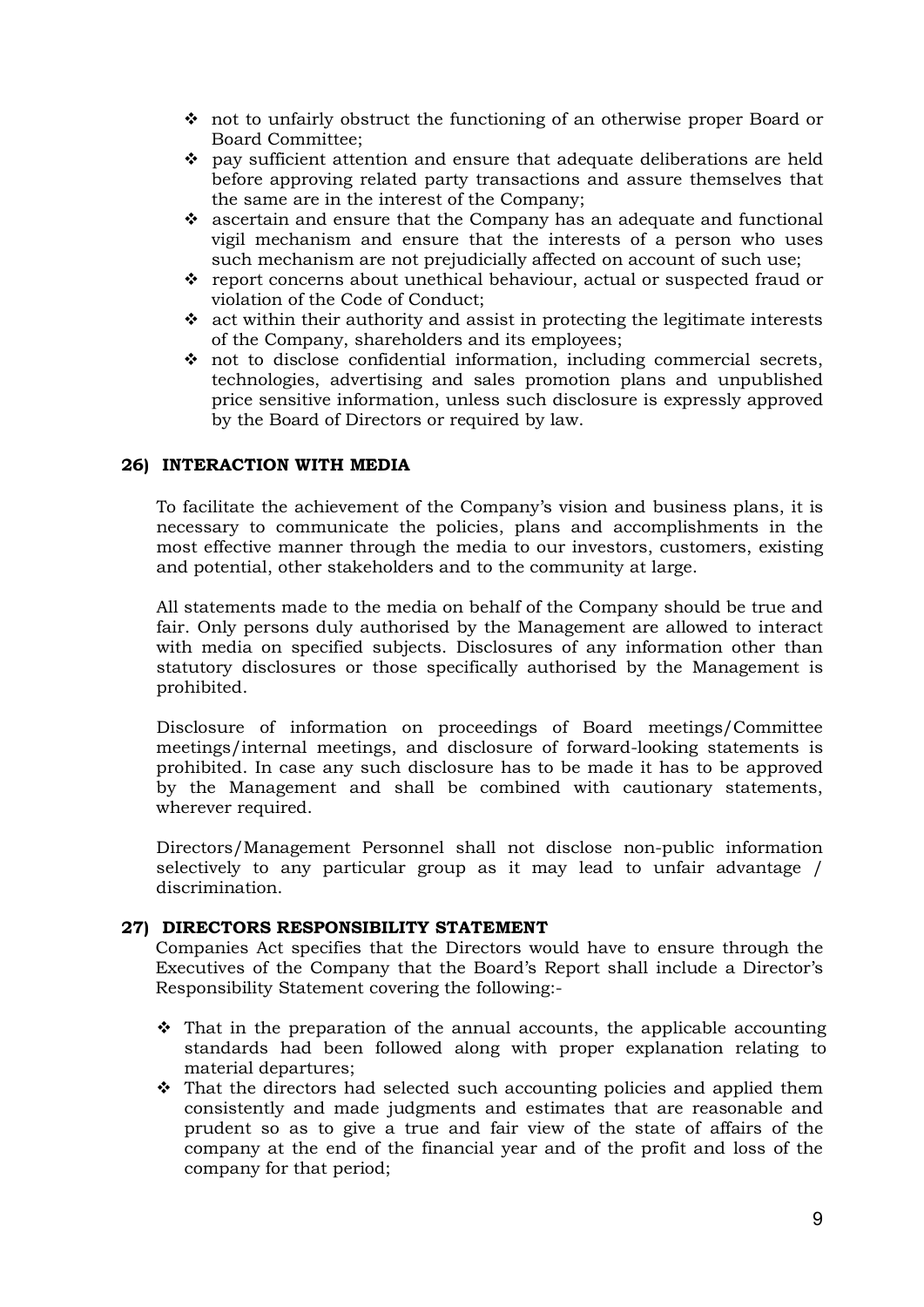- $\hat{P}$  That the directors had taken proper and sufficient care for the maintenance of adequate accounting records in accordance with the provisions of this Act for safeguarding the assets of the company and for preventing and detecting fraud and other irregularities;
- $\hat{\cdot}$  That the directors had prepared the annual accounts on a going concern basis;
- $\hat{\mathbf{v}}$  That the directors, in the case of a listed company, had laid down internal financial controls to be followed by the company and that such internal financial controls are adequate and were operating effectively.
- $\cdot \cdot$  That the directors had devised proper systems to ensure compliance with the provisions of all applicable laws and that such systems were adequate and operating effectively.

#### **28) OTHER DUTIES/RESPONSIBILITIES**

The Director/Executives of the Company:

- $\div$  Shall not knowingly suppress a material fact, which can be detrimental to the interest of the Company, from the appropriate authority/body.
- $\div$  Shall not give any directions, which expose to risk, the health and safety of any person.
- $\div$  Shall not make any statement, verify any return or form, containing any particulars, knowing them to be false.
- $\cdot$  Shall not fail to invite the attention of the appropriate authority/body in respect of matters affecting the Company or arising out of professions, any material departure from the generally accepted principles of propriety.
- $\div$  No Director or Senior Management Executive of the Company shall engage in any business, relationship or activity which might detrimentally/ prejudicially conflict with the interests of the Company.

#### **29) COMPLIANCE WITH THE CODE:**

#### *a) Responsibility for Compliance*

Compliance with this code, both in letter and in spirit, shall be the foundation on which this Company's ethical standards shall be built in the time to come. Members of the management assume a special obligation for their own awareness and the effective communication of this Code to other employees who report to them. This Code will be distributed to each new Director/ Senior Management Employee of the Company upon commencement of his or her Directorship/ employment. Managers and supervisors are encouraged to maintain an open-door policy in responding to questions regarding this Code. Frequent discussion of ethical issues, both informally and formally, is a sign of good corporate practice. These responsibilities of the employees cannot be delegated.

#### *b) Action in case of violations*

Employees and Directors who violate this Code may be subject to disciplinary action, up to and including discharge. Senior Management employees and Directors who have knowledge of a violation and fail to move promptly to report or correct it and Senior Management employees and Directors who direct or approve violations may also be subject to disciplinary action up to and including discharge.

Furthermore, violations of some provisions of this Code are illegal and may subject the employee or Director to civil and criminal liability.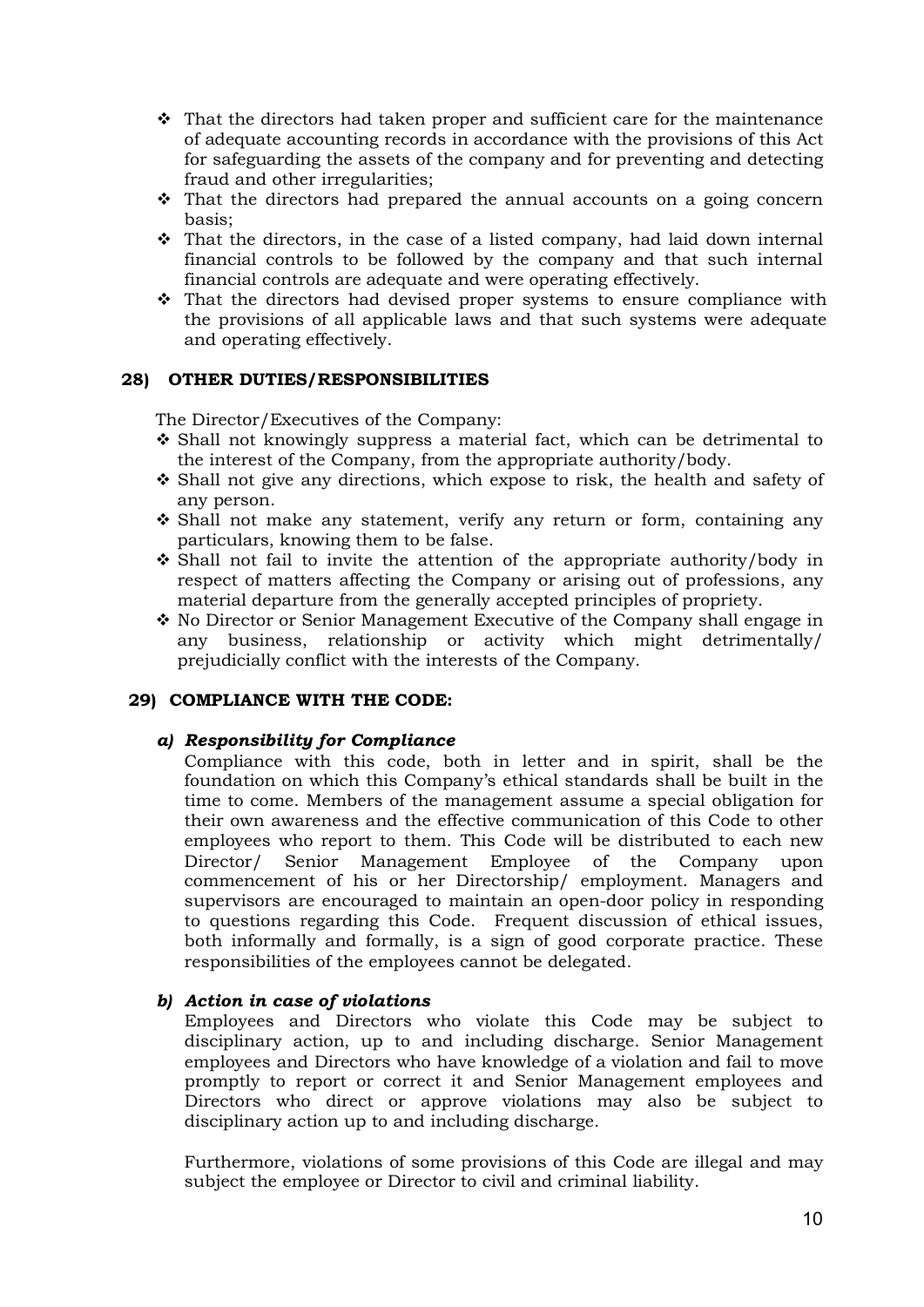## *c) Queries*

Any Executive Director or Members of Senior Management team having any query regarding the best course of action in a particular situation should promptly contact the Compliance Officer for a suitable counseling. The discussion with the Compliance Officer may be concerned with the employee's activities or activities of others and may involve apparent conflicts between such employee's specifically assigned responsibility and the standards set in this code.

## **30) REVIEW AND AMENDMENT**

We are committed to continuously reviewing and updating our policies and procedures to meet the requirements of any relevant statute or the business interest of the Company. Therefore, this Code is subject to modification. This Code will be reviewed by the Board of Directors of the Company at reasonable intervals. Any change in the Code shall be approved by the Board of Directors of the Company. The Board of Directors shall have the right to withdraw and/or amend any part of this Code or the entire Code, at any time, as it deems fit, or from time to time and their decision in this respect shall be final and binding. Any subsequent amendment/modification in the Listing Regulations and/or any other laws in this regard shall automatically apply to this Code.

# **31) ANNUAL COMPLIANCE REPORTING**

It terms of Regulation 26(3) of the SEBI (Listing Obligations and Disclosure Requirements) Regulations, 2015, all Board Members and Senior Management Personnel shall affirm compliance of this Code within 15 days of close of every financial year in the proforma enclosed as Appendix I to this Code. The Annual Compliance Report shall be forwarded to the Company Secretary.

### **32) ACKNOWLEDGEMENT OF RECEIPT OF THE CODE**

All Board Members and Senior Management Personnel shall acknowledge receipt of this Code or any modification(s) thereto, in the acknowledgement form annexed to this Code vide Appendix-II and forward the same to the Company Secretary.

### **COMPLIANCE OFFICER**

 Company Secretary of the Company shall be the Compliance Officer for the purpose of this Code.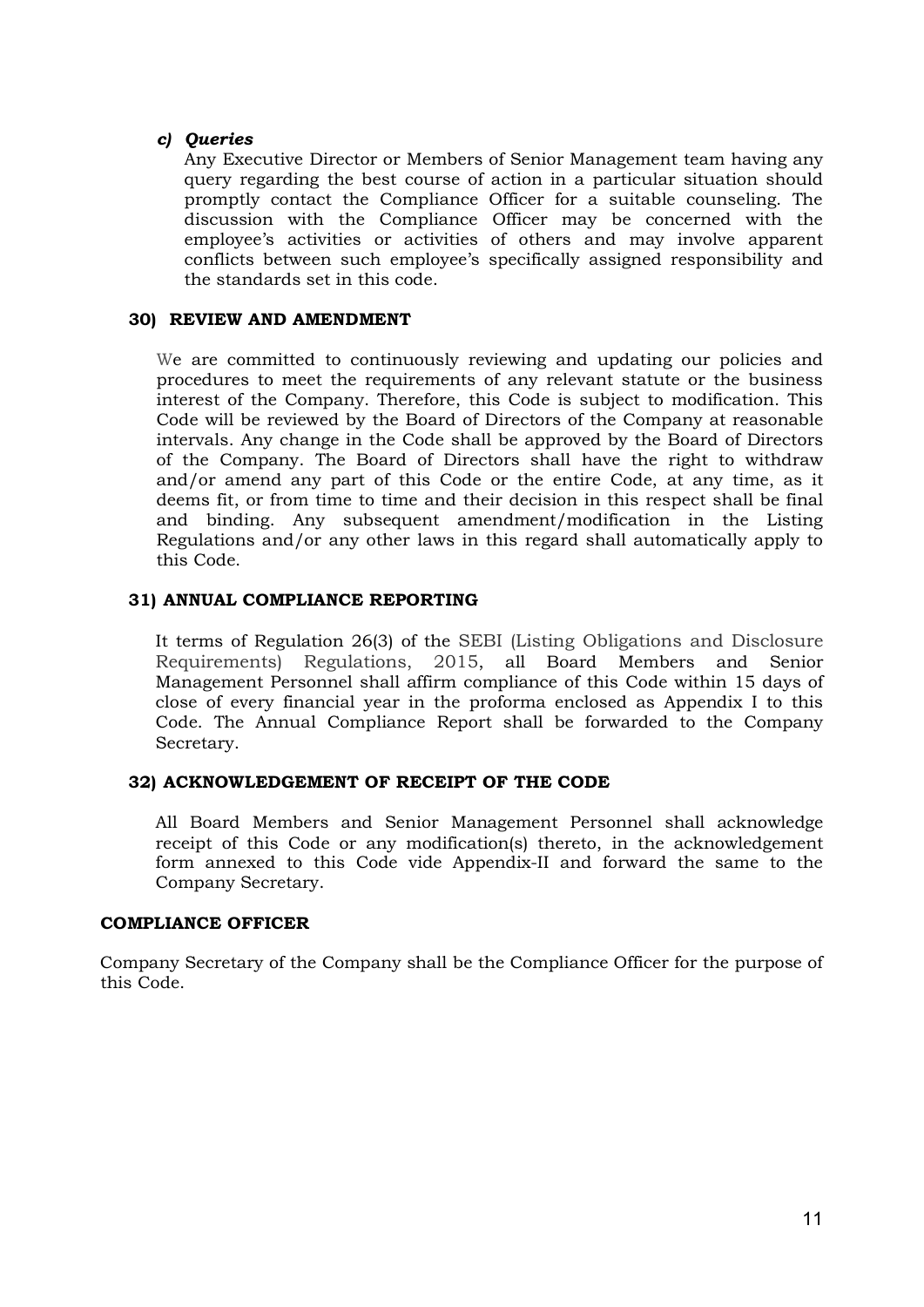# **Appendix-I**

#### **Annual Compliance Report\***

To:- The Compliance Officer Century Plyboards (India) Limited P-15/1, Taratala Road, Kolkata – 700 088

Dear Sir/Madam,

I …………………………………………………………do hereby solemnly affirm to the best of my knowledge and belief that I have, in letter and in spirit, complied with the provisions of the "Code of Conduct for Directors and Senior Management Executives" during the financial year ending 31st March,……..

| Date  |  |
|-------|--|
| Place |  |

\* To be submitted by 15th April each year.